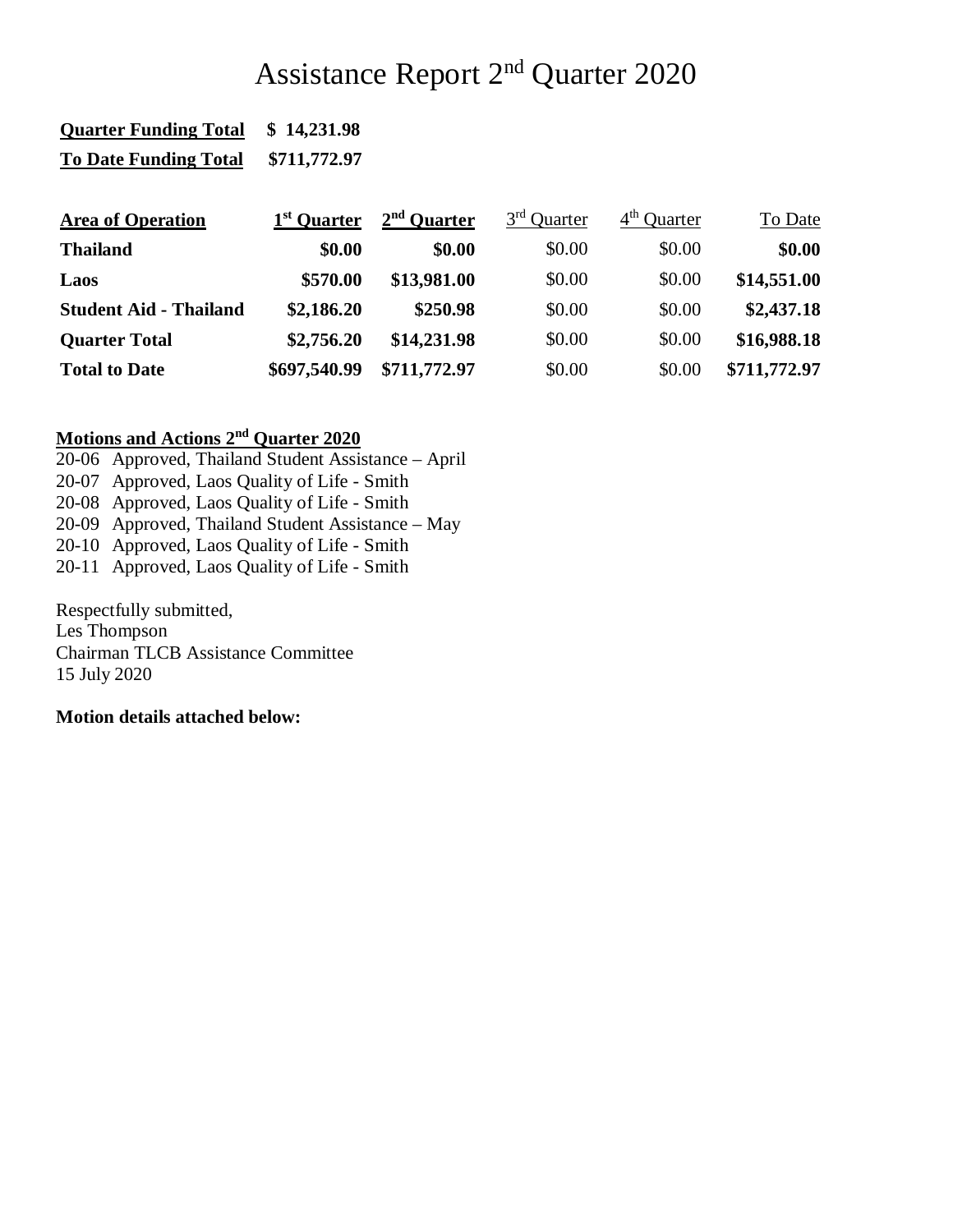#### **Motion 20-06 Student Assistance Program - April Estimated Amount = \$675.00 Actual Amount = \$250.98**

For Satawat Sri-in, I make the following motion: Move that 22,000 baht be approved for our continuing student assistance for April 2020.

College/University Students @ 2,000thb/month

- 1) Juthathip Siriwong 4th Year English Teaching
- 2) Wipada Phetsuwan 4th Year Sakon Nakhon Rajabhat U (Sakon Nakhon)
- 3) Nutchanat Niwongsa 4th Year NPU
- 4) Nantawee Chanapoch 4th Year NPU
- 5) Natsupha Pholman 4th Year Burapha University Chonburi<br>
6) Darart Promarrak 3rd Year MCU
- 
- 6) Darart Promarrak 3rd Year MCU<br>7) Thamonwan Thungnathad 3rd Year NPU 7) Thamonwan Thungnathad
- 8) Nittaya Manasen 3rd Year NPU
- 9) Matchima Khanda 2nd Year Sakon Nakhon Rajabhat U (Mathmatics Teaching)
- 10) Achiraya Thiauthit 1st Year NPU
- 11) Sawini Manaonok 1st Year UBU

Total: 22,000thb

Exchange Rate on 23 March 2020 is 32.8THB per 1USD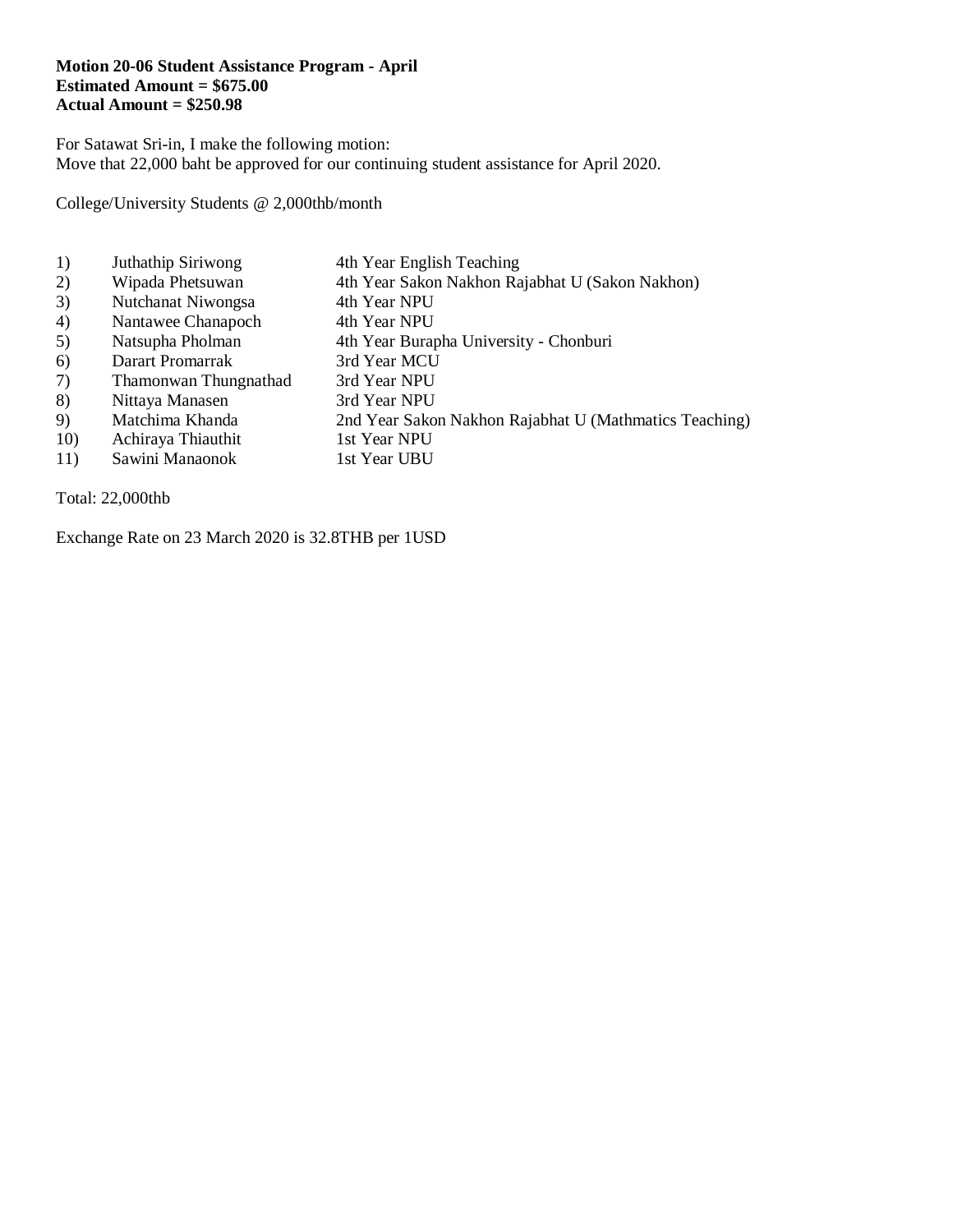#### **Motion 20-07 Laos Quality of Life Program Ban Houai Awm Primary School, Phou Kout District, Xiangkhouang, Laos**

**Estimated Amount** = \$3,451 **Actual Amount** = \$3,298.00 **2020 Budget Current** \$15,430 - \$3,451= -\$11,979 remaining.

**PROPOSED**: That the TLCB grant \$3,451 to buy tin and nails, cement, gravel, sand, rebar wire, and transport for repair of two old and dilapidated buildings of Ban Houai Awm Primary School, Phou Kout District, Xiangkhouang Province, Laos.

**BACKGROUND**: In a letter dated 12 March 2020, and signed by the school Principal, the village head, and the Phou Kout District Education office chief; the Xiangkhouang Provincial Office of Education and Sports provided the following information:

The Houai Awm Primary School is a remote rural school in a location difficult to reach, some 136 km to the West from Phonsavan and 36 km. from a paved road. It has a completely Khmu ethnic population.

The school was built in 1998 entirely by the community. Wood needed was cut from forest trees. The Government provided tin for roofing. It still lacks floors. The school, considered to have semi-permanent construction, has two buildings which measure:

- 1. Bldg. #1: 7 x 32 m.
- 2. Bldg. #2: 6 x 18 m.

The community is requesting funding for :

- 1. tin roofing sheets for the 2 buildings,
- 2. cement to lay floors in the 2 buildings.

The community will provide all labor for repairs required, themselves. The main problem facing the community is to raise funds for materials to undertake the necessary repairs. The old tin is rusting out and leaking in the rainy season. In the dry season the lack of floors makes for very dusty classrooms.

To raise funds for tin and other materials is difficult for the villagers.

They are a Khmu minority living in small communities. Their livelihood depends on limited slash and burn swidden farming making the contribution of funding for school repair very difficult for the families.

Thus, the school and the villagers have brought this problem to the Provincial Education Office to assist in submitting a request to the Head of the Thai-Lao-Cambodia Brotherhood for funding to buy tin for re-roofing and cement, sand and gravel for floors in the two buildings of the school.

At present, the school has only 4 teachers; all four are men. Some grades are combined. There are 75 students including kindergarten, of whom 37 are girls.

Besides this village, the school also serves two other villages which altogether include 84 families.

They hope that the Thai-Lao-Cambodia Brotherhood would be able to help find a way to fund this request, if possible, in the future. As for the labor needed, the communities will take responsibility for that, completely.

They are grateful for any assistance that TLCB can provide.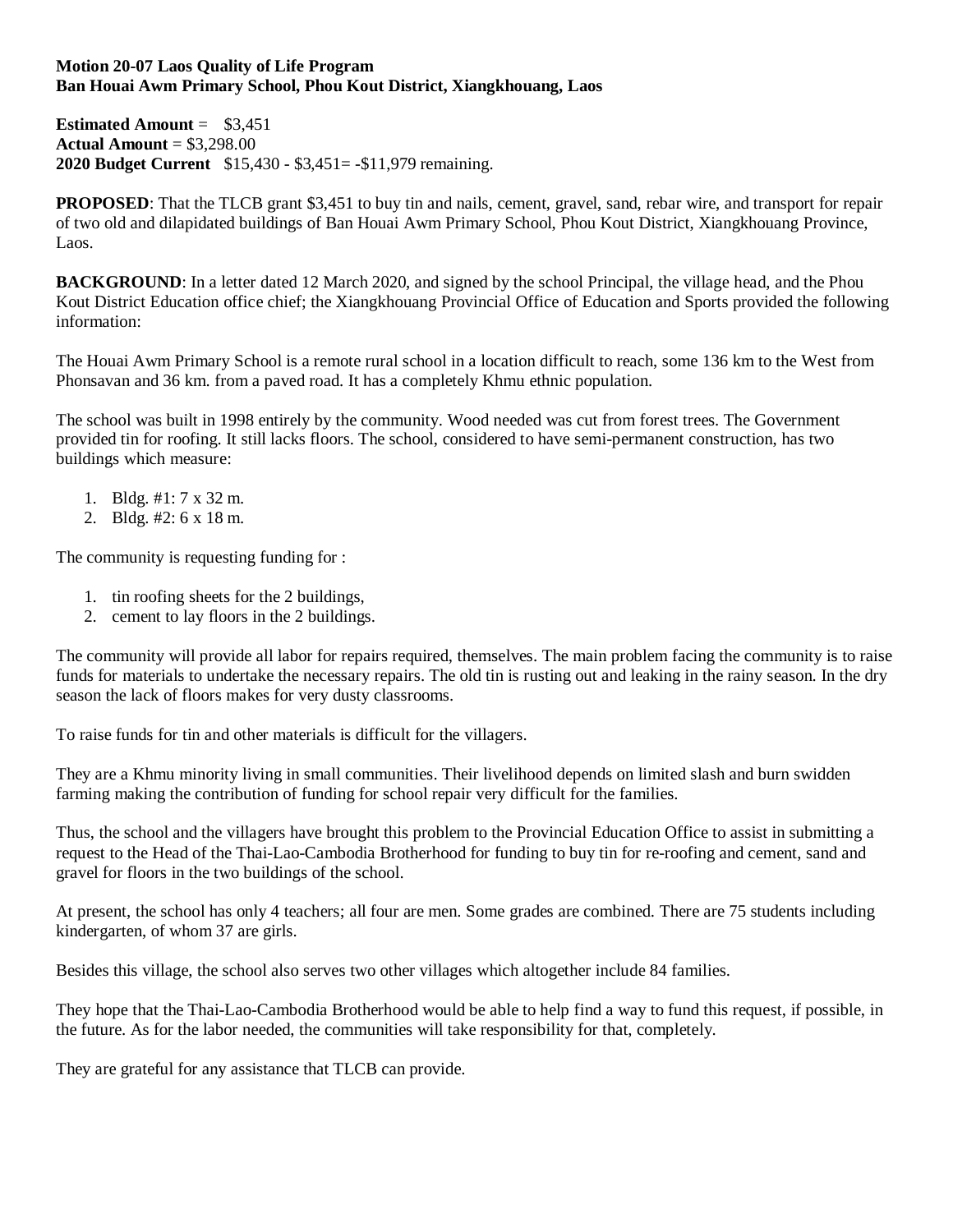

*Current picture of school building*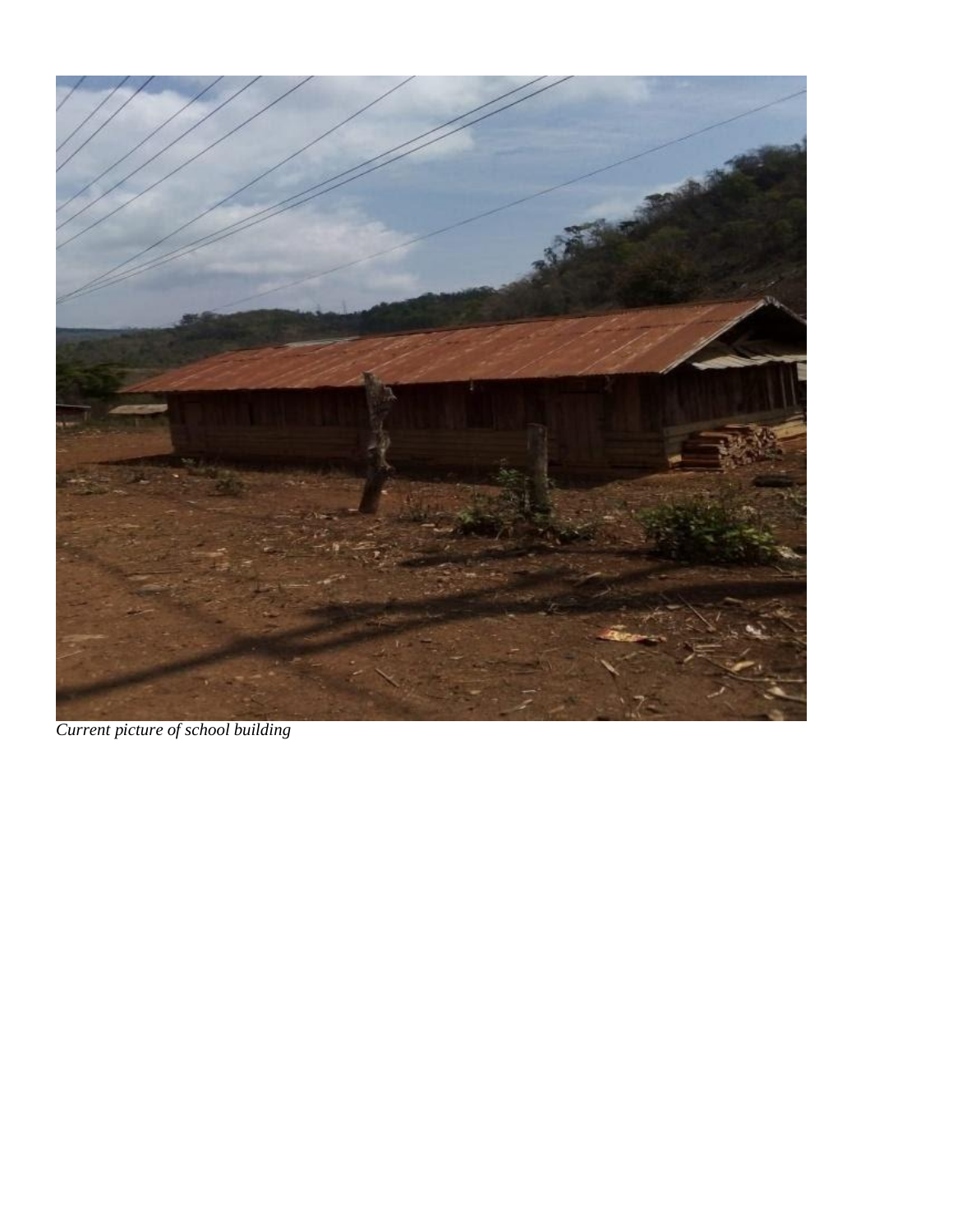## **Bill of Materials Requested**

| No.            | <b>Item</b>           | Unit              | Cost / pce. | <b>Total</b>   |
|----------------|-----------------------|-------------------|-------------|----------------|
| 1              | Tin for Bldg. $# 1$   | 278 sheet         | 36,000      | 10,008,000     |
| $\overline{2}$ | Roofing nails         | 75 pack           | 8,000       | 600,000        |
| 3              | Tin for Bldg. $# 2$   | 134 sheet         | 36,000      | 4,824,000      |
| 4              | Roofing nails         | 55 pack           | 8,000       | 440,000        |
| 5              | Cement for Bldg. #1   | 4 ton             | 800,000     | 3,200,000      |
| 6              | Cement for Bldg. #2   | $2.5$ ton         | 800,000     | 2,000,000      |
| $\overline{7}$ | Sand for 2 Bldgs.     | $60 \text{ m}$    | 50,000      | 3,000,000      |
| 8              | Gravel for 2 Bldgs.   | $60 \text{ m}$    | 60,000      | 3,600,000      |
| 6              | Transport of material | 2 loads           | 1,500,000   | 3,000,000      |
| 7              | Wire for concrete     | $10 \text{ kg}$ . | 12,000      | 120,000        |
| 8              | Labor                 |                   |             |                |
|                | <b>Total</b>          |                   |             | 30,792,000 Kip |

**RECOMMENDATION**: That the \$3,451 requested be approved. (the BCEL EFT Exchange buying rate for USD on 24 March 2020 was 8,922 kip/dollar.)

Exchange rate at time of transfer 9,336.98 kip/dollar making this motion \$3,298.00.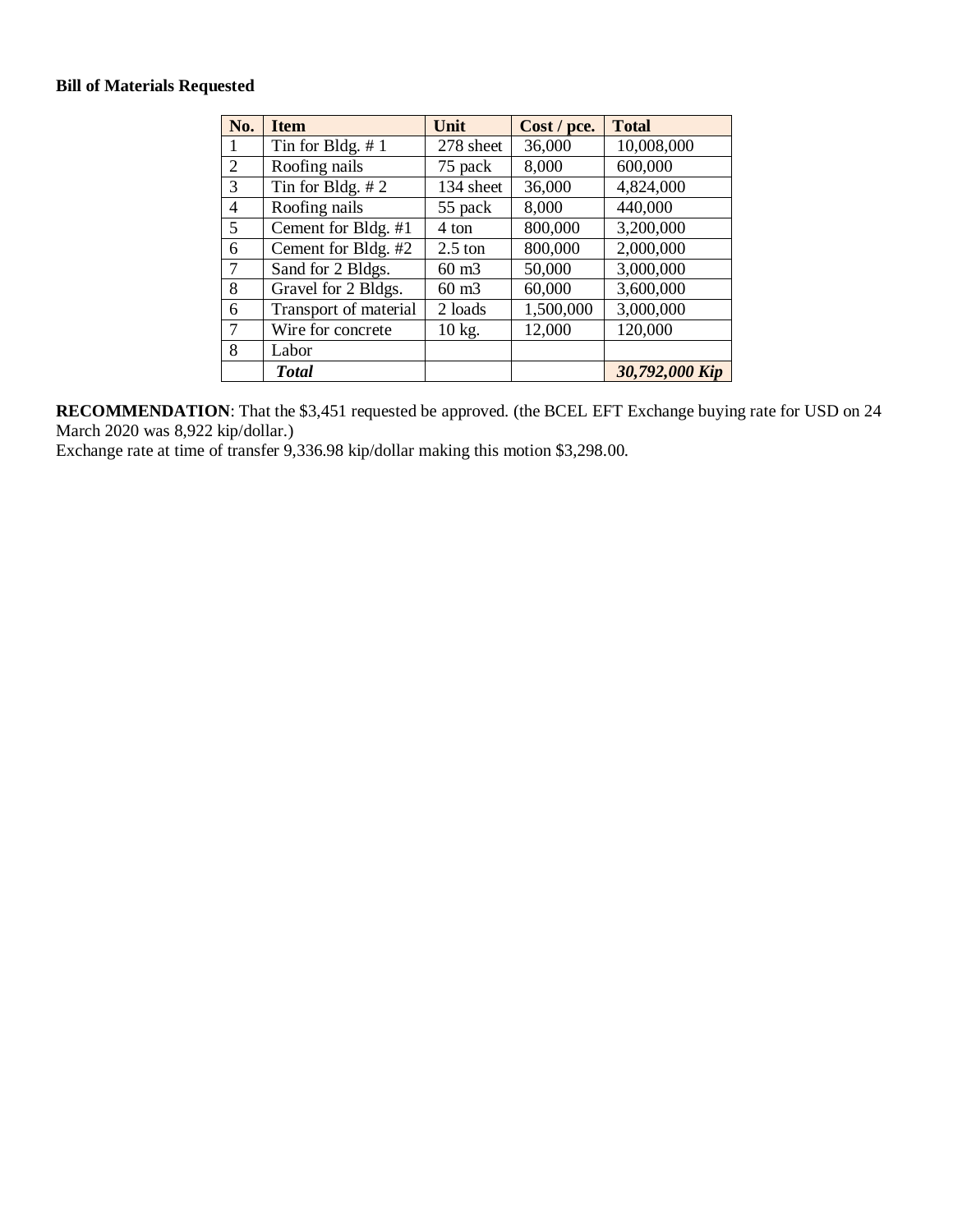## **Motion 20-08 Laos Quality of Life Program Ban Phou Vieng Primary School, Khoune District, Xiangkhouang, Laos**

**Estimated Amount** = \$4,200 **Actual Amount** = \$4,014.00 **2020 Budget Current** \$11,979 - \$4,200 = -\$7,779 remaining.

**PROPOSED**: That the TLCB grant \$4,200 to buy tin and nails, cement, gravel, sand, and transport for repair of two old and dilapidated buildings of Ban Phou Vieng Primary School, Khoune District, Xiangkhouang Province, Laos.

**BACKGROUND**: In a letter dated 13 March 2020, and signed by the school Principal, the village head, and the Khoune District Education office chief; the Xiangkhouang Provincial Office of Education and Sports provided the following information:

The Phou Vieng Primary School is located in a rural area Southeast and some 110 km from Phonsavan. The school was built in 1996 with Government funding. While it is considered to be of permanent construction, the school is not yet at a standard level due to the lack of floors and while it has brick walls they are still un-plastered. Also the buildings were roofed in tin (of limited durability).

Repairs are needed for the two buildings:

- 1. Bldg. #1 has 6 classrooms measuring 8 x 44 m. (including the corridor).
- 2. Bldg. #2 has 2 classrooms measuring 8 x 18 m. (semi-permanent construction)

Thus the community requests help to buy the following:

- 1. tin to re-roof both buildings,
- 2. cement to put floors in the semi-permanent building.

The labor needed will be provided by the community.

In the past the villagers provided labor, some funding to level the school-yard, and to purchase tin sheets for building # 2. They also cut local timber for school construction.

The need at present is for funds to replace tin on the two buildings as it is rusted out and leaking in the rainy season.

In addition, cement is needed to put floors in one building.

If the villagers are to provide funding for tin sheets and for other needs, it would be very difficult as the materials required are many. Nowadays, the villagers find it very hard to find goods they can collect to sell at local markets as compared with what was available in times past.

Thus the school and the villagers have submitted this request to the Provincial Office to make contact with the Head of the Thai-Lao-Cambodia Brotherhood to request funds to upgrade the two buildings including tin for re-roofing and cement, gravel, and sand for floors as indicated above.

At present the school has only 7 teachers, all of whom are women, with 137 students of whom 67 are girls. The 137 students include those in kindergarten. The school also serves 8 neighboring villages having 240 families.

They hope that the Thai-Lao-Cambodia Brotherhood could provide help for the villagers if it were possible in some way at some time. The school community will provide all needs for labor to complete the work.

They are grateful for any assistance that TLCB can provide.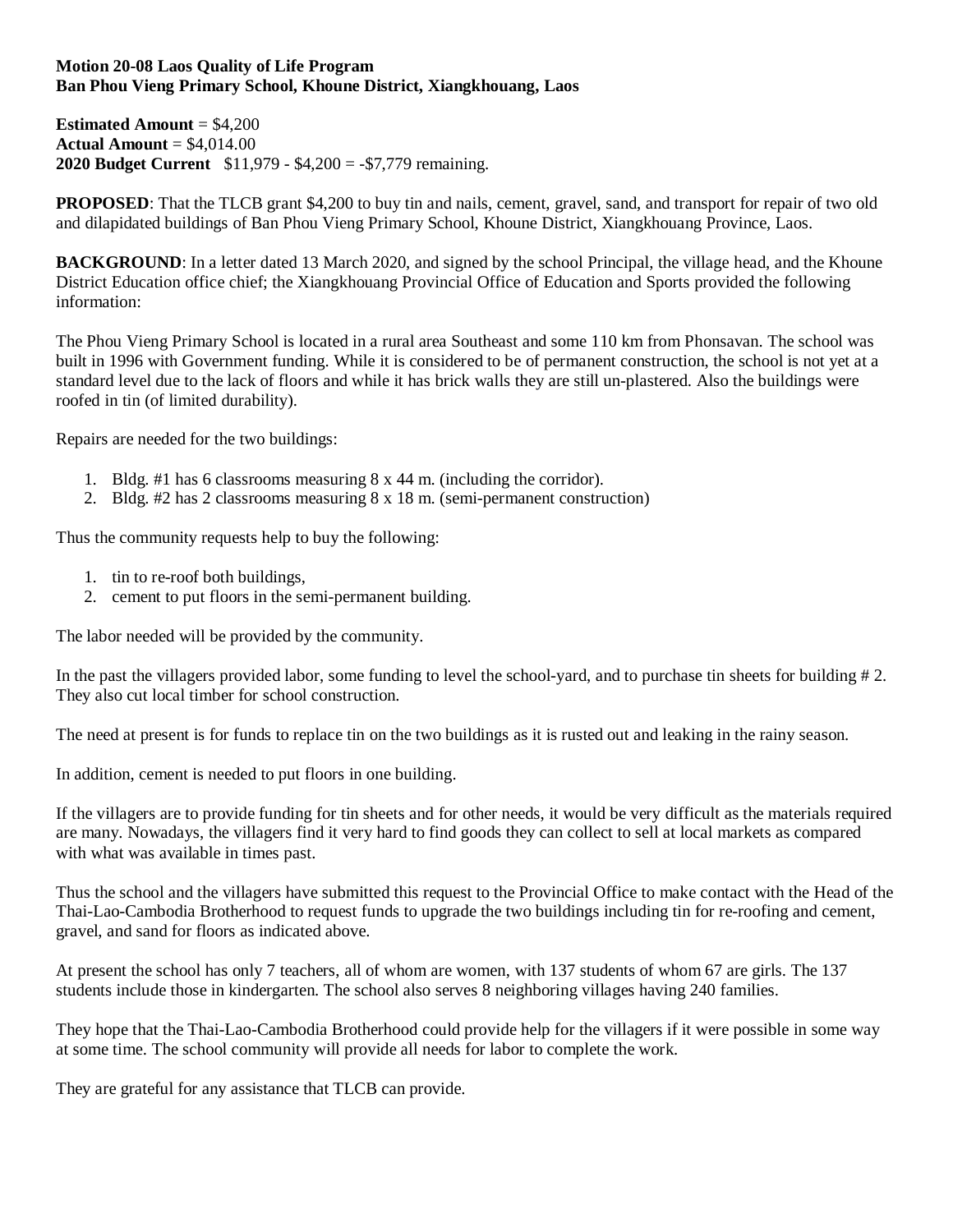

*Current Pictures of School Buildings*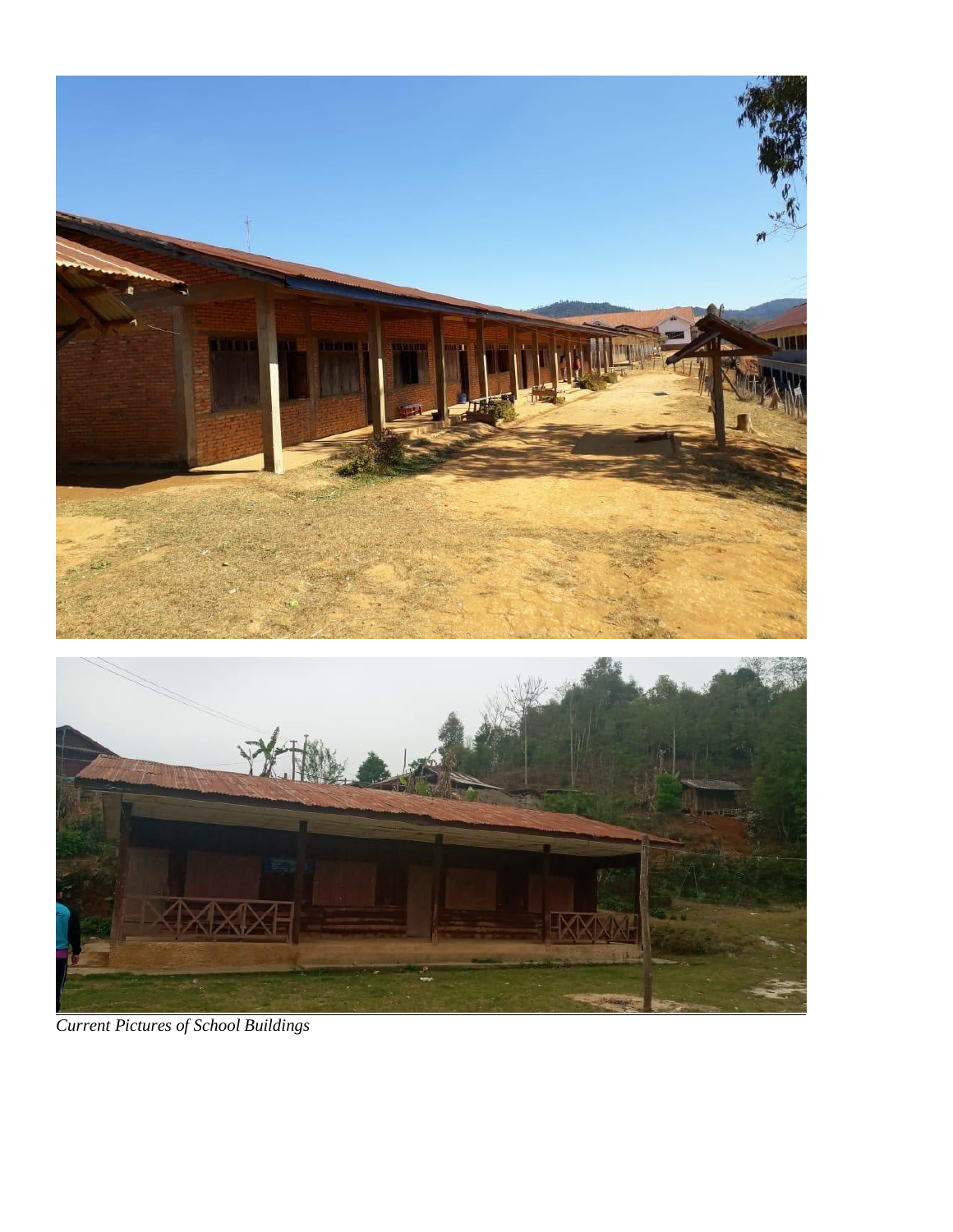## MATERIALS AND FUNDS REQUIRED

| No. | <b>Item</b>                          | Qty.              | Cost / pce. | <b>Total</b>   |
|-----|--------------------------------------|-------------------|-------------|----------------|
|     | Tin for Bldg. #1                     | 455 pc.           | 36,000      | 16,380,000     |
| 2   | Roofing nails                        | 130 pack          | 8,000       | 1,040,000      |
| 3   | Tin for Bldg. #2                     | 180 pc.           | 36,000      | 6,480,000      |
| 4   | Roofing nails                        | 60 pack           | 8,000       | 480,000        |
| 5   | Cement for floors Bldg. #1           | 7 ton             | 800,000     | 5,600,000      |
| 6   | Sand for floors Bldg. #1             | 50 m <sub>3</sub> | 50,000      | 2,500,000      |
| 7   | Gravel Size 3-4 for floors Bldg. #1. | $50 \text{ m}$    | 50,000      | 2,500,000      |
| 8   | Transport cost for cement and tin    | 1 load            | 2,500,000   | 2,500,000      |
| 9   | Community labor                      |                   |             |                |
|     | <b>Total</b>                         |                   |             | 37,480,000 Kip |

**RECOMMENDATION**: That the \$4,200 requested be approved. (the BCEL EFT Exchange buying rate for USD on 24 March 2020 was 8,922 kip/dollar.)

Exchange rate at time of transfer 9,336.98 kip/dollar making this motion \$4,014.00.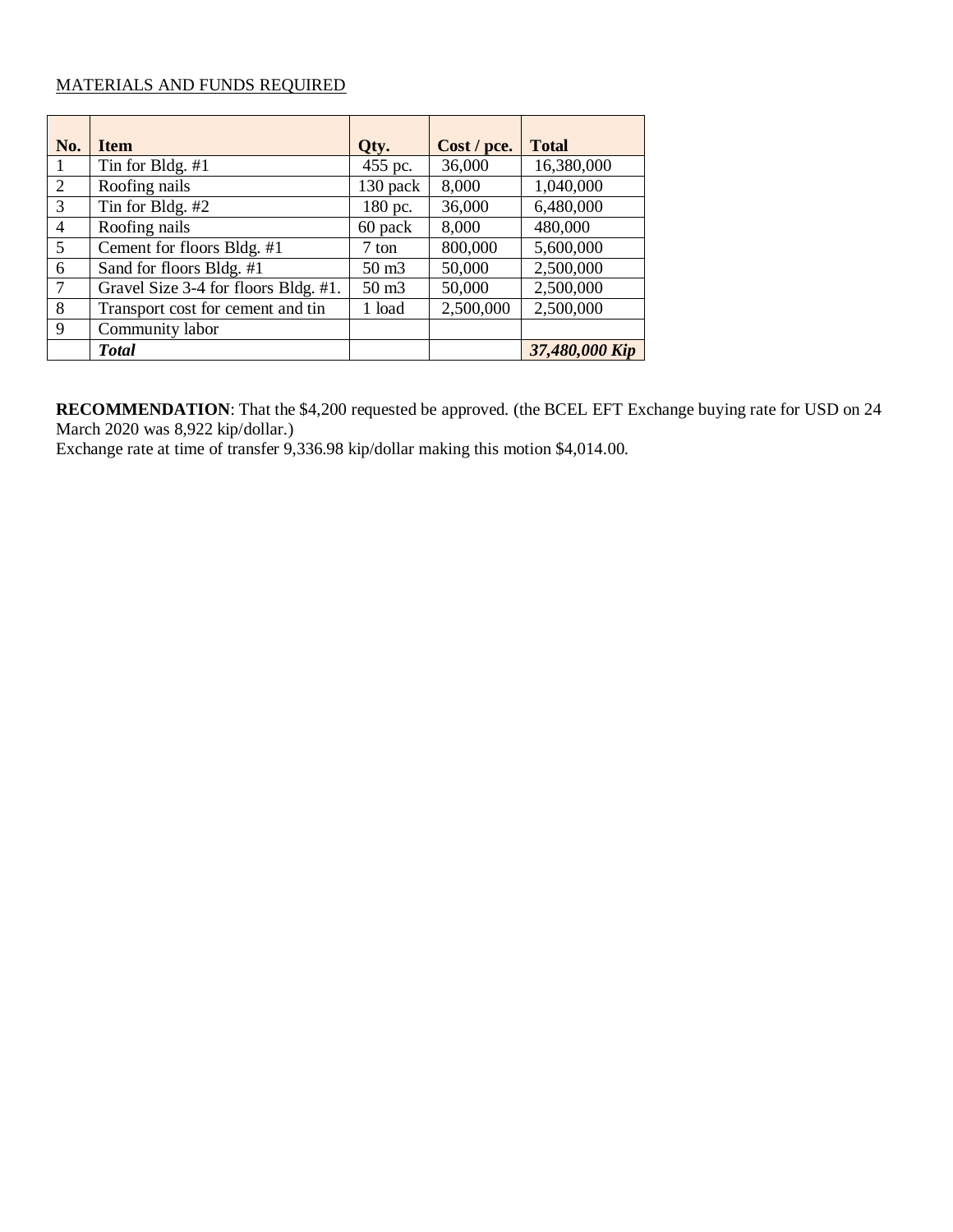## **Motion 20-09 Student Assistance Program - May Estimated Amount = \$124.00 Actual Amount = \$0.00**

## **Note: These classes cancelled due to Covid. The 4000 baht will be applied to the July Student Assistance, no funds expended on this motion.**

For Satawat Sri-in, I make the following motion: Move that 4,000 baht be approved for our continuing student assistance for May 2020.

College/University Students @ 2,000thb/month

| 1) | Nittaya Manasen    | 3rd Year NPU |
|----|--------------------|--------------|
| 2) | Achiraya Thiauthit | 1st Year NPU |

Total: 4,000thb Exchange Rate on 24 April 2020 is 32.5THB per 1USD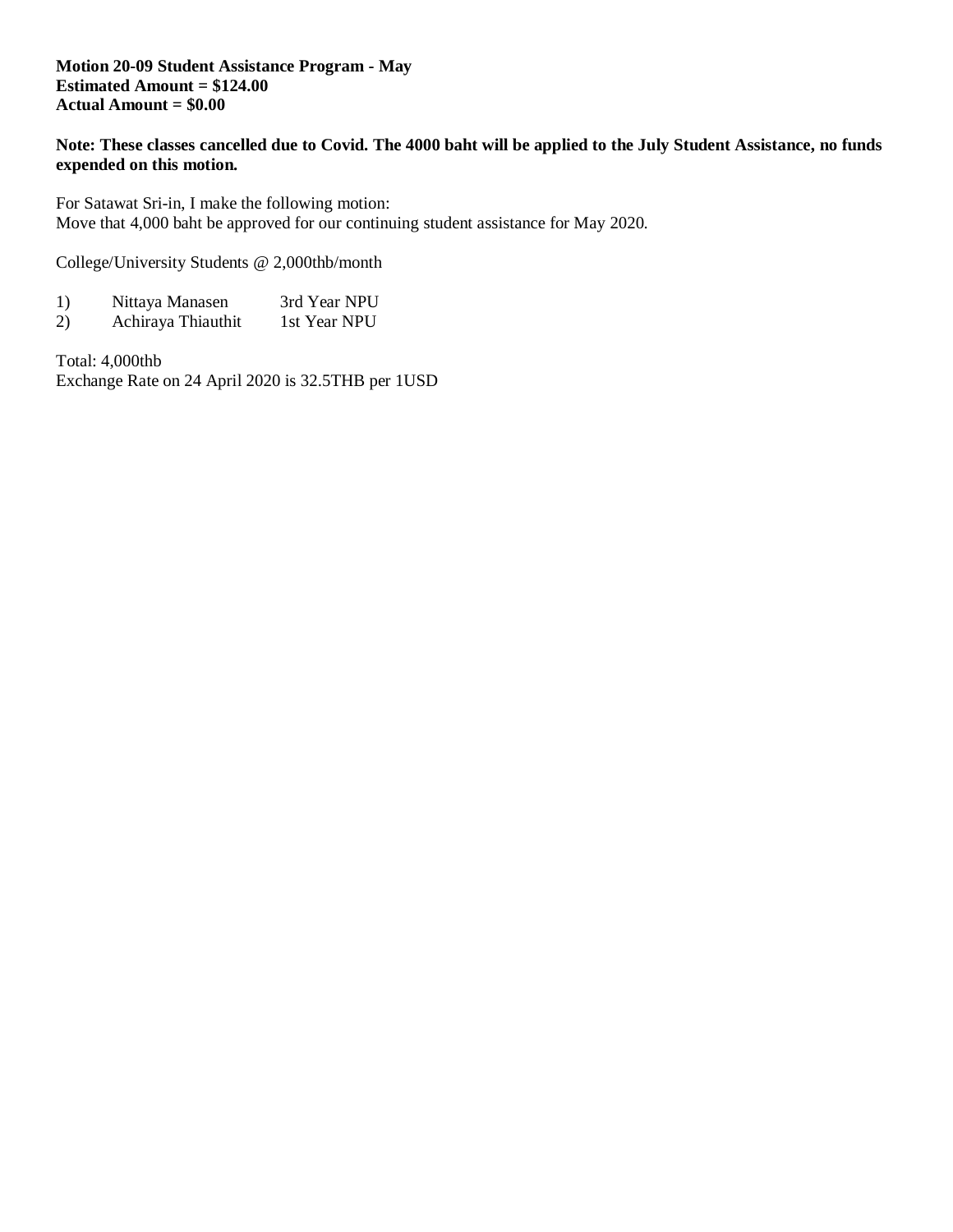## **Motion 20-10 Laos Quality of Life Program Nhouan Xay Secondary School, Khoun District, Xiangkhouang, Laos**

**Estimated Amount** = \$1,840 **2020 Budget Current** \$7,779 - \$1,840 = \$5,939 remaining.

**PROPOSED**: That the TLCB grant \$1,840 to buy tin and nails, and pay for their transport to repair the roofing of the dilapidated old roofs of the village school buildings in Ban Nhouan Xay, Khoun District, Xiangkhouang.

**BACKGROUND:** In a letter dated 4<sup>th</sup> May 2020 addressed to TLCB from Xiangkhouang's Provincial Office of Education and Sports, and which is signed by the Principal of Ban Nhouan Xay School, the Headman of Nhouan Xay village, and the head of the Khoun District Education office, states that the teachers and the Community of Ban Nhouan Xay, Khoun District, Xiangkhouang request funds to buy tin to repair the dilapidated old roofs of the village school buildings. The roofs leak to the point that it is no longer possible to use the classrooms.

The Nhouan Xay Secondary School is located some 28 km from Phonsavan Town. It was built in 1993. There are four buildings. One is considered to be of permanent construction and three are considered to be of semi-permanent construction. The community plans to re-roof three buildings and has collected funds enough to buy tin for two of the three buildings. They lack funds to buy tin to re-roof the  $3<sup>rd</sup>$  building. They make this request for funds for tin for that building. It has five classrooms and measures 8 x 37 m including the corridor.

At present, the school has 53 teachers of whom 31 are women. There are 849 students of whom 503 are girls. Some 95% are ethnic Hmong. The school serves seven villages which total 524 families.

The school and the community have approached the Provincial Office of Education and Sports to help make this request to the Chairman of the TLBC.

They hope that the TLCB would be able to consider this request when possible.

Labor for this project would be provided entirely by the community.

They are grateful for any help that could be provided.

#### **Bill of Materials Requested**

| No. | <b>Item</b>            | Qty.       | Cost / Pce. | <b>Total</b>   |
|-----|------------------------|------------|-------------|----------------|
|     | Tin                    | 422 sheets | 36,000      | 15,192,000     |
| 2   | Roofing nails          | 98 packs   | 8,000       | 784,000        |
| 3   | <b>Transport</b>       | 1 load     | 600,000     | 600,000        |
|     | <b>Community Labor</b> |            |             |                |
|     | Total:                 |            |             | 16,576,000 Kip |

**RECOMMENDATION**: That the \$1,840 requested be approved. Exchange rate for USD on 30 May 2020 was 9,011 kip/dollar.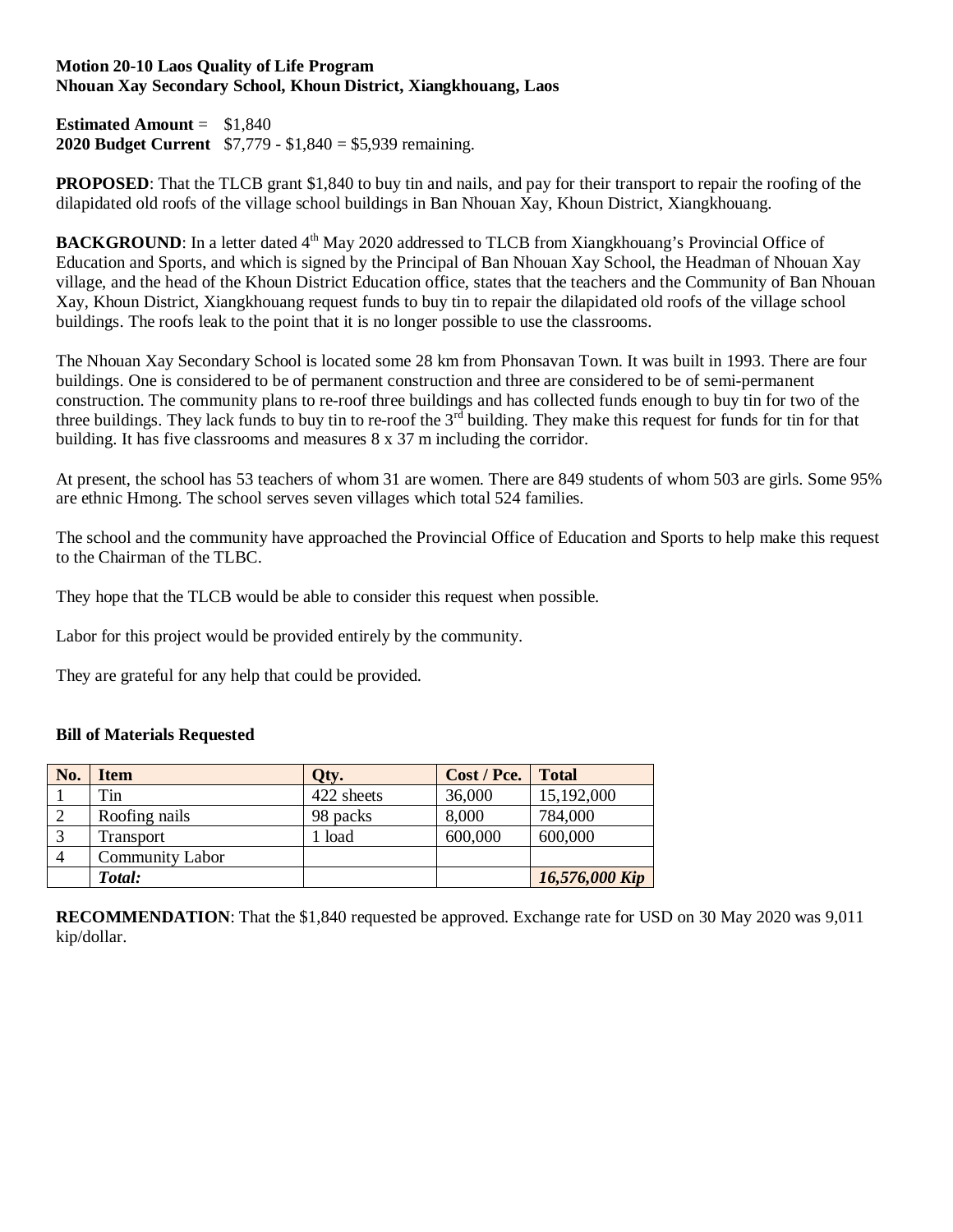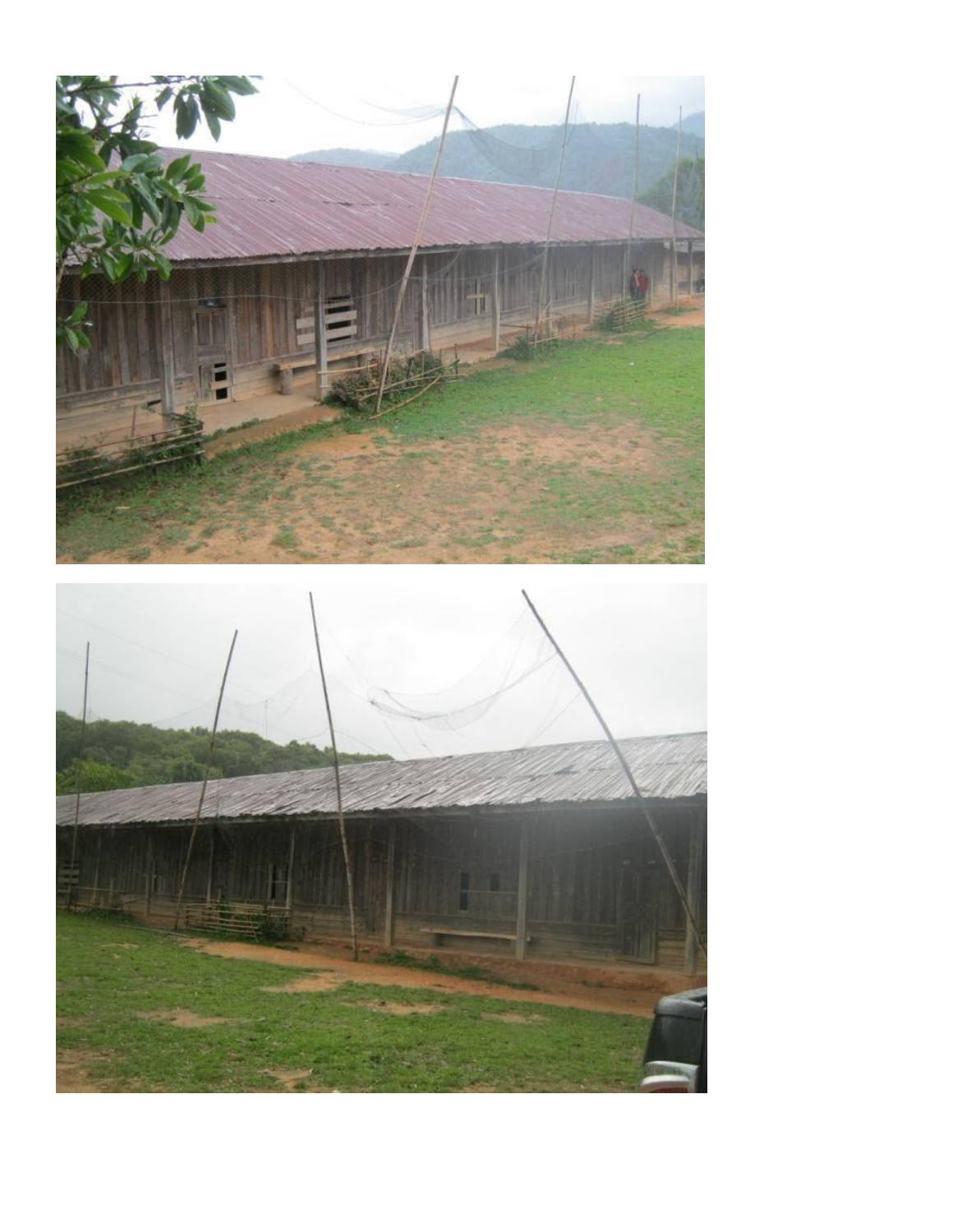**Motion 20-11 Laos Quality of Life Program Schools & Villages of Ban Long Khao Township, Kham District, Xiangkhouang, Laos**

**Estimated Amount** = \$4,825 **2020 Budget Current** \$5,939 - \$4,825 = -\$1,114 remaining.

**PROPOSED**: That the TLCB grant \$4,825 to buy tin and nails, and pay for their transport to repair the roofing of several village schools damaged by a severe hail storm on 23 April 2020 in Ban Long Khao Township, Kham District, Xiangkhouang.

**BACKGROUND**: Following review by the Chao Muang (Sheriff) of Kham District in April, the Provincial Office of Education and Sports, as the official liaison with the Thailand-Laos-Cambodia Brotherhood Friendship Association (TLCB), has prepared this request based on the request of the schools and township of Ban Long Khao in Kham District, Xiangkhouang. This pertains to the search for funds to help renew and repair the village schools.

The reason for this is due to damage from a severe hail storm which destroyed the roofing of several school buildings. The tin sheets were torn apart beyond repair making it impossible for the students to sit for their lessons. The result has been severe damage to schools in six locations.

Following the surveys made by the District and Welfare Office authorities, it is necessary to seek funding from various sources to buy tin sheets for the roof repairs. The Government will take responsibility for four locations and is requesting assistance from the TLCB for the two other locations. Labor for these repairs will be provided entirely by the communities.

The two schools which request assistance from the TLCB are under the Secondary School of Ban Long Khao in Meuang Ton, Ban Tha, Kham District, Xiangkhouang.

The schools are located north of Phonsavan, 30 km off Route 7 (Xiangkhouang - Houaphan), a total of 118 km from Phonsavan. The inhabitants there are mostly from three ethnic minorities: Khamou, Hmong, and Phong.

It is hard for them to raise sufficient funds from within their communities for tin sheets and other materials to repair the damage done by the storm.

Thus they request aid from the TLCB to buy the materials indicated above for repairs needed at the following two schools:

- 1. Long Khao Secondary School having two buildings measuring 8 x 38 m including the corridor.
- 2. Muang Ton School in Ban Tha, one classroom building measuring 8 x 44 m including the corridor.

Materials needed are tin and roofing nails for all three buildings.

The request for aid by local authorities was reviewed by the Provincial Education Office before contacting the TLCB to request funds for re-roofing materials for three buildings as indicated above.

We hope that the Chairman of the Thailand-Laos-Cambodia Friendship Association will be able to assist the villagers in their time of need.

They hope that the President of the Thailand-Laos-Cambodia Friendship Brotherhood will have a way to help the community, no matter how long it might take.

The villagers will be responsible for the labor required.

They are grateful for any help that could be provided.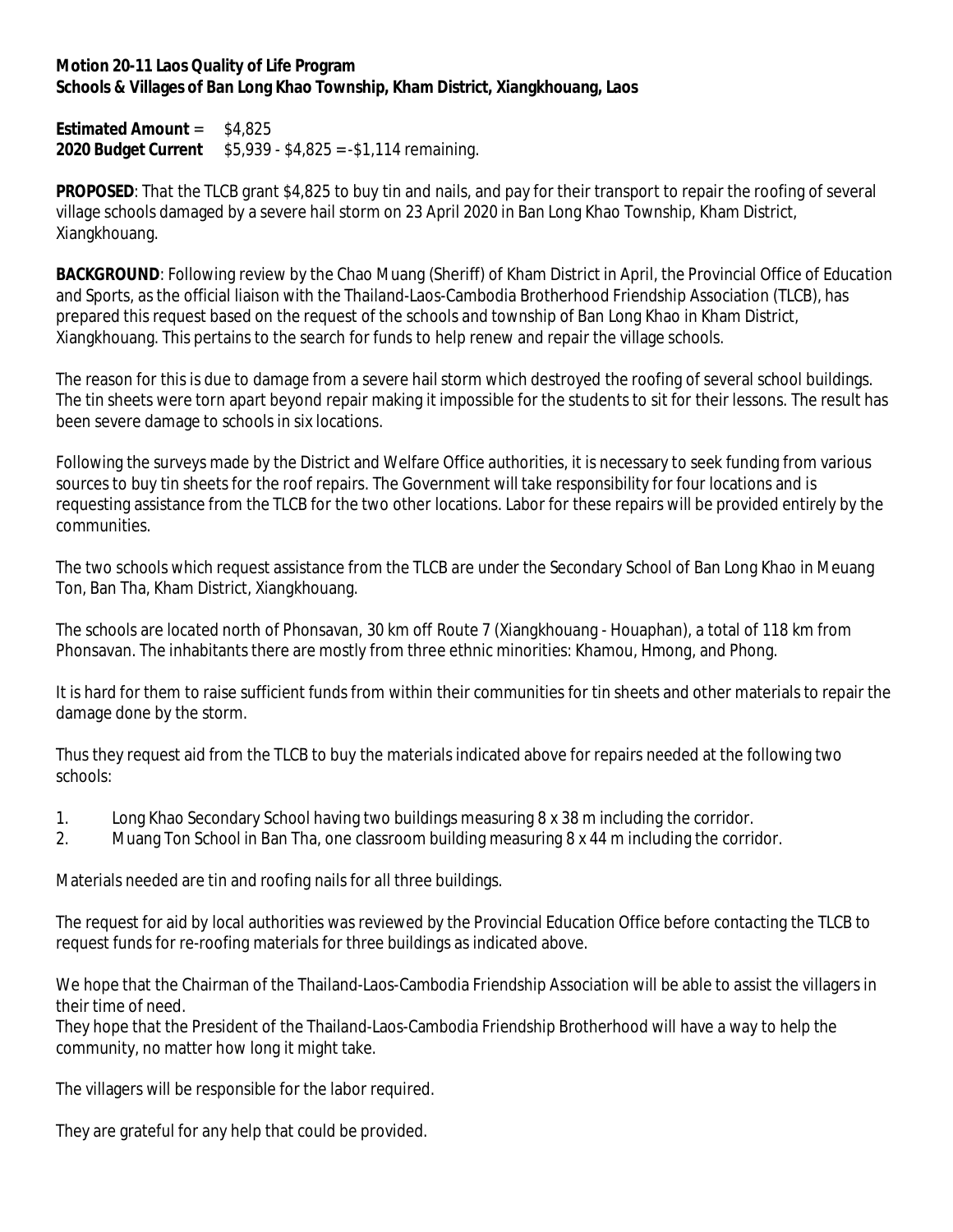## **Bill of Materials Needed Long Thao School**

| No.            | Item            | <b>Qty</b> | Cost per Pce. | Total      |
|----------------|-----------------|------------|---------------|------------|
|                | Tin for Bldg.1  | 328 sheets | 36,000        | 11,808,000 |
| $\overline{2}$ | Roofing nails   | 100 packs  | 8,000         | 800,000    |
| 3              | Tin for Bldg. 2 | 328 sheets | 36,000        | 11,808,000 |
| $\overline{4}$ | Roofing nails   | 100 packs  | 8,000         | 800,000    |
|                | <b>TOTAL</b>    |            |               | 25,216,000 |

**M. Ton Ban Tha School**

| No. | Item               | Qtv        | Cost per Pce. | Total          |
|-----|--------------------|------------|---------------|----------------|
|     | Tin                | 448 sheets | 36,000        | 16,128,000     |
| 2   | Roofing nails      | 110 packs  | 8,000         | 880,000        |
| 3   | Transport for tin  | Transport  | 1,200,000     | 1,200,000      |
|     | Total:             |            |               | 18,208,000     |
|     | <b>Grand Total</b> |            |               | 43,424,000 Kip |

**RECOMMENDATION**: That the \$4,825 requested be approved. Exchange rate for USD on 30 May 2020 was 9,011kip/dollar.